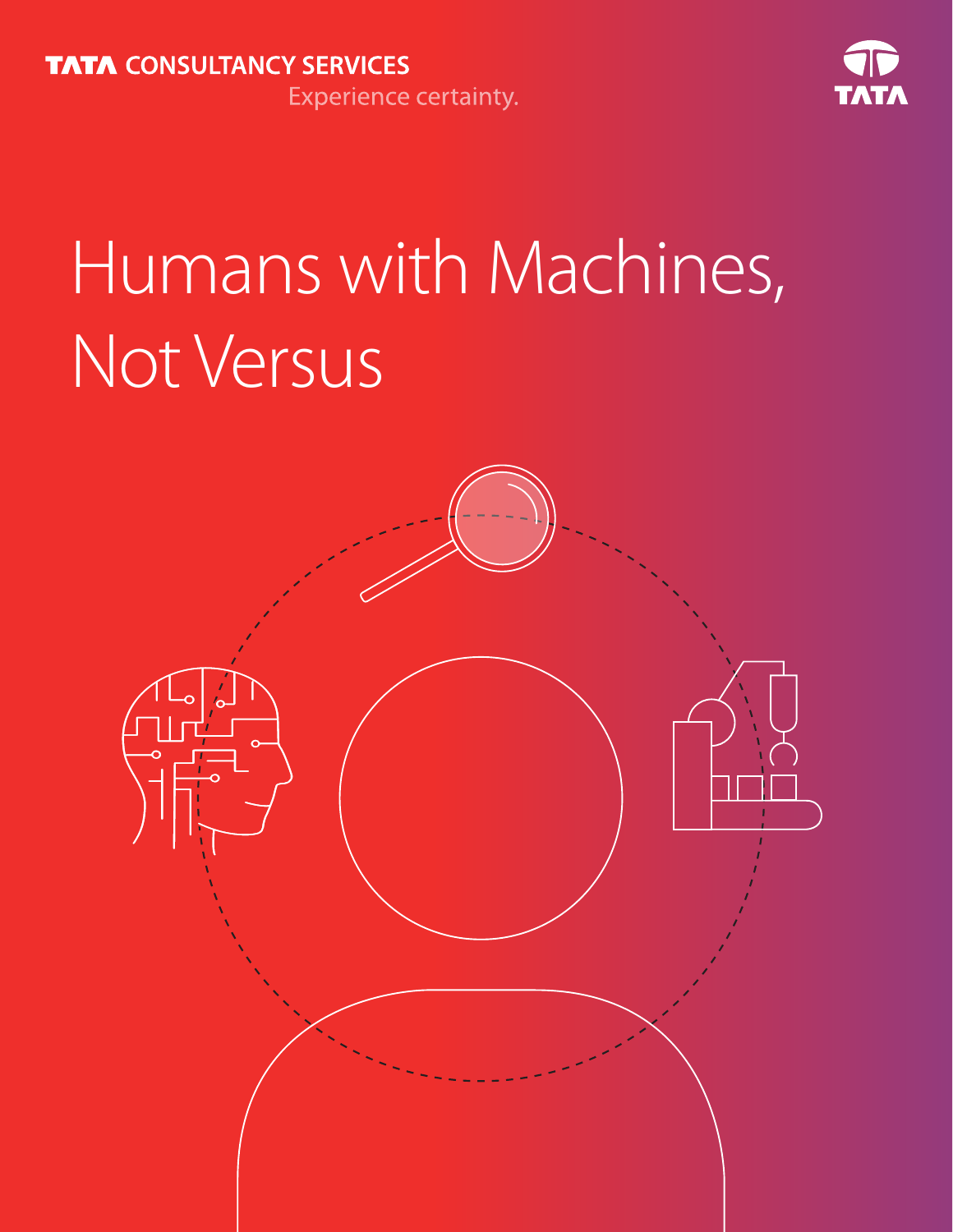

Machine First is giving the first right of refusal to technology focusing on business outcomes. It is about human ingenuity augmented by analytics, automation,

and artificial intelligence for enhancing the potential of the enterprise.

It is built around a robust networked environment for the machines to sense, understand, decide, and respond. We create a learning platform where the

capability is continuously enhanced with superior quality information shared across the enterprise in real time all the time.

#### **Aligned to Business 4.0**™



Ubiquitous<br>
Leverage Ecosystems<br>
is built on a networked cloud *Leverage Ecosystems*

Machine first is built on a networked cloud environment, seamlessly interconnecting partners to collaborate for superior customer experience.

2

#### **Polymorphic**

*Tailor/Mass Customize*

Machine first driven by analytics and intelligence enables a personalized line of sight of the Enterprise to each stakeholder as it relates to them from a single source of truth.



**Business First** *Create Exponential Value*

Machine first gives the first right of refusal to machines focusing on business outcomes augmenting human contextual knowledge with technology to drive exponential value.



## **Inherently Secure**

*Embrace Risk*

Machine first is secure by design, deploying automation and AI techniques to ensure compliance to regulatory requirements, and security controls.

#### **Maturity Model**

| $10 - 100x$<br><b>Improvement</b> | <b>Maturity Curve</b>                                          |                                                                              |                                                                                              |                                                                                       |                                                                                       |
|-----------------------------------|----------------------------------------------------------------|------------------------------------------------------------------------------|----------------------------------------------------------------------------------------------|---------------------------------------------------------------------------------------|---------------------------------------------------------------------------------------|
|                                   | <b>Defined</b><br>Process driven, largely<br>manual operations | <b>Assisted</b><br>Automatic execution<br>of isolated tasks of<br>activities | Institutionalized<br>Deep and cross-silo<br>visibility, institutionalized<br>data management | <b>Intelligent</b><br>Context-inferred.<br>predictive, proactive,<br>and prescriptive | <b>Autonomous</b><br>Cognitive machine first<br>ops, with self learning<br>capability |
|                                   | <b>Set Foundation</b><br><b>Services</b>                       | <b>Point Solutions</b>                                                       | <b>Enterprise Level</b>                                                                      | <b>Analytics &amp; Insights</b>                                                       | Cognitive                                                                             |
|                                   | <b>Transformation Journey</b><br><b>Process</b>                | <b>Data Driven</b>                                                           | <b>Machine Driven</b>                                                                        |                                                                                       |                                                                                       |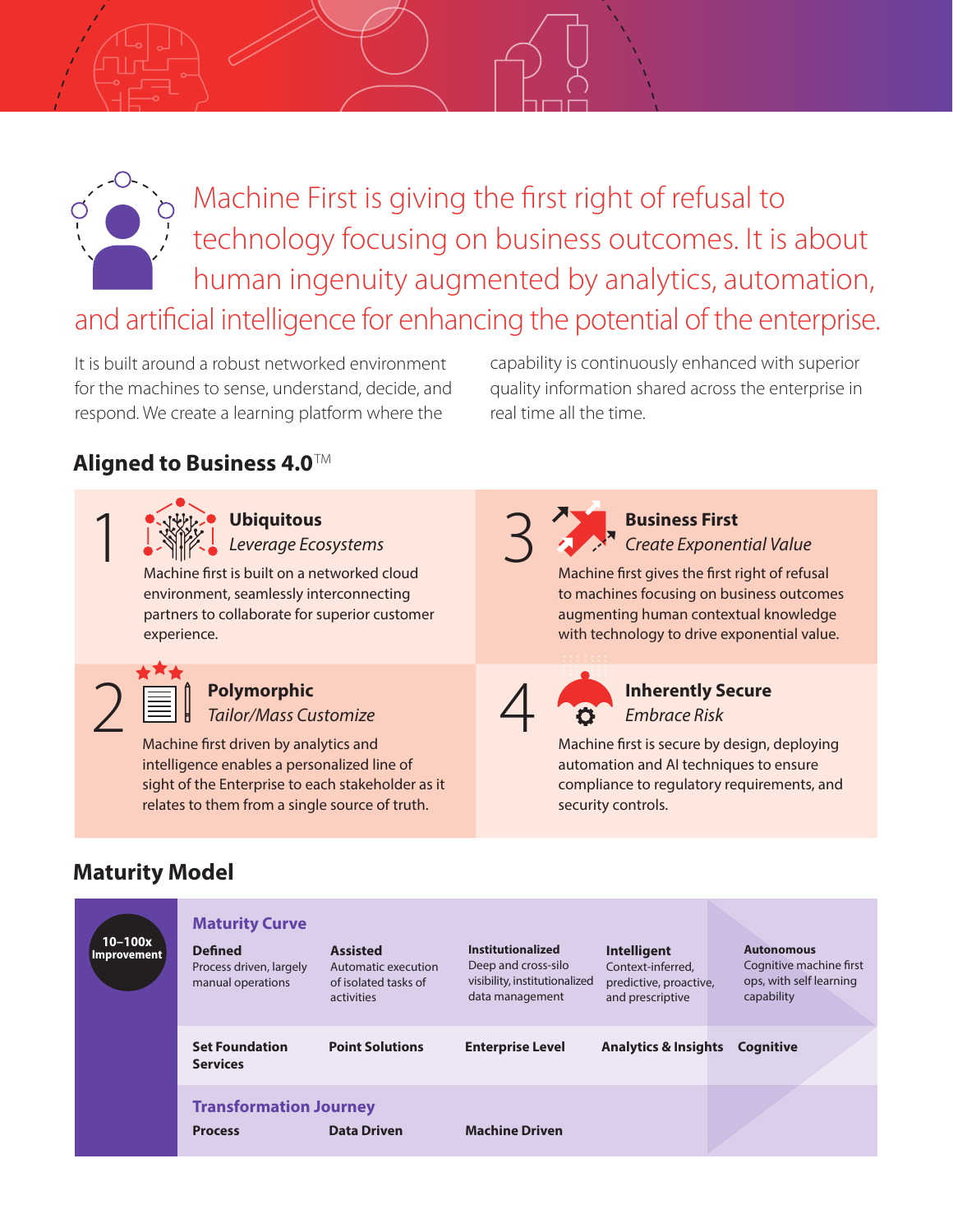# Machine First Delivery Model™

MFDM is the vehicle on which the machine first strategy will be executed. It offers a unique set of services bundled around products and partner solutions acting together in a coherent and orchestrated manner.

MFDM fosters transformation and growth of enterprises embracing Business 4.0.

#### **MFDM Strategy & Architecture Consulting**

**Our MFDM Consulting services would help define machine first strategy and roadmap, aligned to the enterprises' business and transformation goals. It includes blueprinting of the current state and the target MFDM architecture, measurement of business impact, proposed set of products or, platform solutions applying automation and AI principles to realize the desired end state.**

#### **MFDM AI led Intelligent Process Automation**

**AI led Intelligent Process Automation would focus on Business outcomes by reimagining business processes with embedded automation, robotics, and real-time decisionmaking systems. As a prerequisite to this, it is required to map the existing business processes to the end state.**

#### **MFDM AI/Automation led Application Services**

**MFDM would institutionalize and accelerate your agile and DevOps journey by applying automation and AI principles for application development, maintenance, and support activities.**

### **MFDM Intelligent IT Operations**

**MFDM would assure new heights of productivity, experience, and personalization in IT operations applying automation and cognitive solutions.**